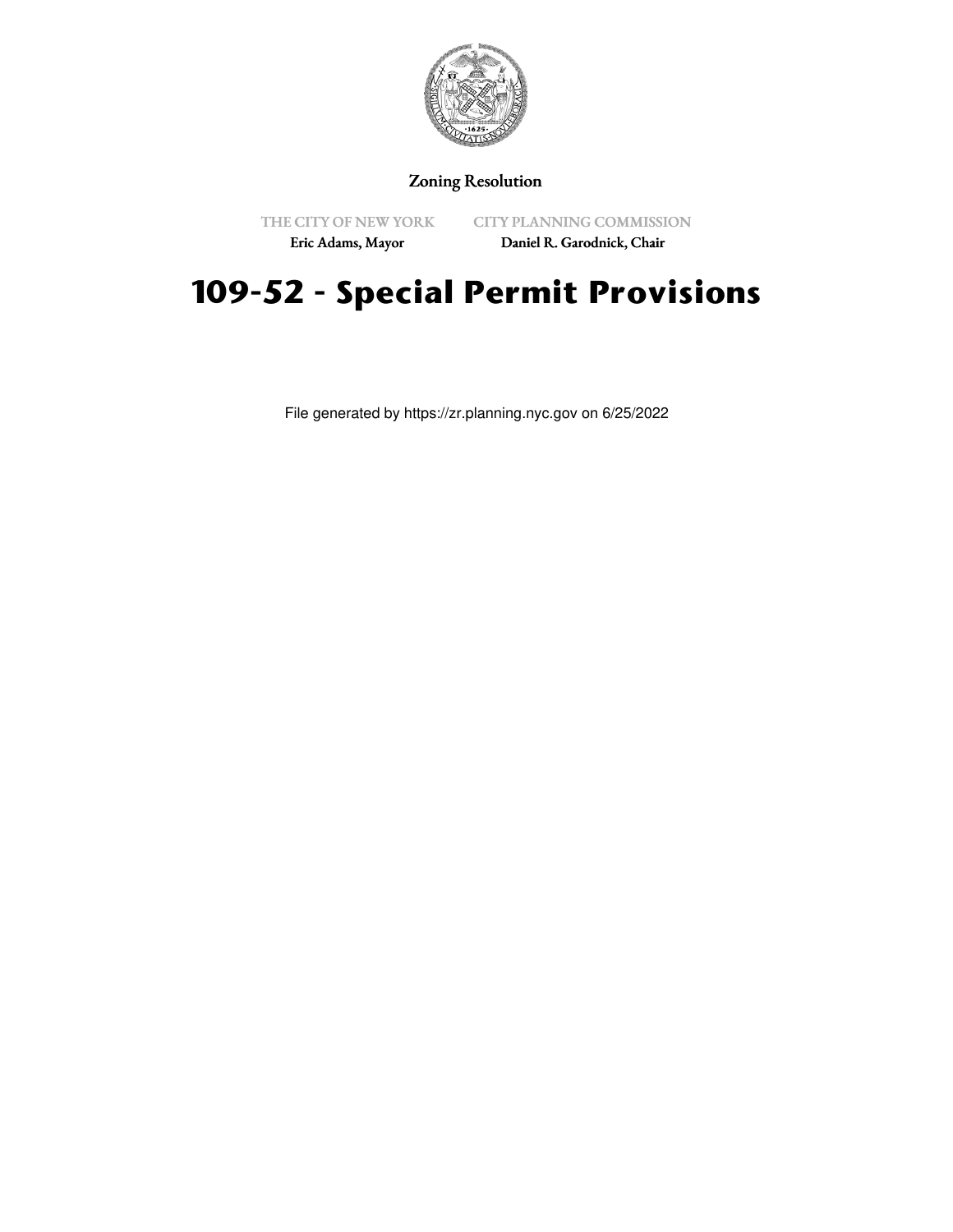#### **109-52 - Special Permit Provisions**

LAST AMENDED 2/3/1977

### **109-521 - Modification of accessory off-street parking facilities**

LAST AMENDED 2/3/1977

The City Planning Commission may, by special permit, modify #accessory# off-street parking facilities for the #residential# portion of any #development# on a #zoning lot# as set forth in Section 109-16 or Section 109-351.

#### **109-522 - Special provisions for the preservation of certain existing buildings**

LAST AMENDED 2/2/2011

#Buildings# listed in Appendix B of this Chapter, shall not be demolished or have their external architectural features altered, except as set forth in this Section.

The City Planning Commission, by special permit, may allow:

- (a) in such #buildings#, for a change of a conforming #use# to another conforming #use#, the applicable underlying district, or #Special Little Italy District#, #bulk# regulations shall not apply to such change of #use#; or
- (b) the alteration of such #buildings#, provided that such alteration and treatment of the facade relates harmoniously to the character and materials of the original facade and of adjoining #buildings#; and
- (c) the demolition of such #buildings#, other than unsafe #buildings#, provided that the Commission finds that the existing #building# is not suitable for rehabilitation.

For the purposes of this Section, a change of #use# is a change to another #use# listed in the same or any other conforming Use Group; however, a change in ownership or occupancy shall not, by itself, constitute a change of #use#. #Enlargements# of such #buildings# shall be subject to all applicable district regulations. The Commission may prescribe appropriate conditions and safeguards to ensure that any interim #uses# proposed on the site prior to any construction are in conformance with the purposes of the Special District.

#### **109-523 - Applications for special permit**

#### LAST AMENDED 2/2/2011

An application to the City Planning Commission for the grant of a special permit respecting provisions of Sections 109-16 and 109-351 of this Chapter, shall include: a site plan showing the location and proposed #use# of all #buildings or other structures# on the site; the location of all vehicular entrances and exits and off-street parking and loading spaces; the amount and nature of traffic to be generated by such #development# or #enlargement# and an indication of the routes that will provide vehicular access to a #manufacturing#, #commercial# or #community facility# establishment; and such other information as may be required by the Commission.

An application to the Commission for the grant of a special permit respecting provisions of Section 109-522, shall include floor